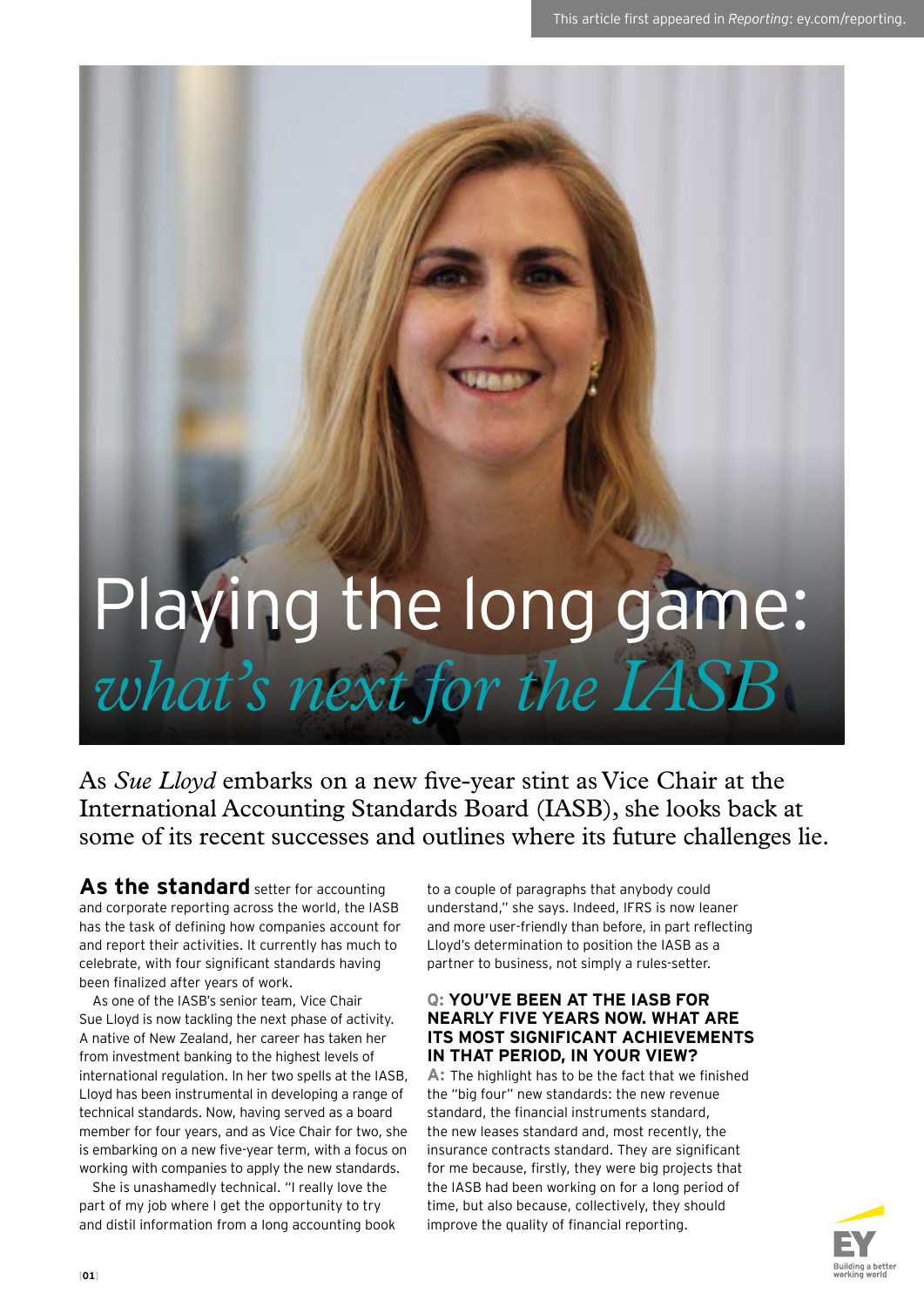Having revenue as a truly converged number globally is huge. Then, getting the banks onto a more forward-looking expected credit loss model, post the financial crisis, was equally important. Bringing leases onto the balance sheet bridges a massive gap in financial reporting and addresses something that analysts were always trying to get a grip on. So it's great to get that measured in a consistent way. And of course the insurance contracts standard, IFRS 17, is the first truly global standard on insurance. For the first time, we will get consistent recognition measurement for insurance liabilities.

So those were significant projects because they really move financial reporting forward.

#### **Q: INVESTORS TEND TO WANT MORE INFORMATION, WHILE PREPARERS FEAR INFORMATION OVERLOAD AND ADDITIONAL COSTS. HOW DOES THE IASB BALANCE THIS?**

**A:** It comes down to understanding the different perspectives and trying to find a balance between them. Unsurprisingly, if you talk to preparers, they'll tell you, with only a slight exaggeration, "The information is commercially sensitive, people aren't going to use it and it's very costly to produce." And if you talk to investors, they'll say, "We need more information, don't worry about overloading us, we can cope — the amount we've got now is not sufficient."

They can seem diametrically opposed.



So, first of all, we need to get access to investors and get them engaged in the processes, which we try to do all the time. That can be very difficult. It's not their day job; they're not paid to talk to us. But we need to make sure that we don't just take requests for information at face value.

We need to understand what information they need, why they need it and how they're going to use it. And that may not be everything they ask for. Because if you talk to investors, they don't just want more; they want particular types of information.

Then, when we talk to preparers, if we can at least explain to them why the investors need the information and what they want, that helps our conversation with them. Otherwise, it would be easy — and perhaps fair — for them to complain about the demands for information.

# <sup>"</sup> IFRS 17 is the first **truly** global standard on insurance. For the first time, we will get consistent recognition measurement for insurance liabilities.<sup>22</sup>

If we can do a better job of convincing preparers why the information is needed, then we hope we can find some common ground. For both sides, it's important to say that, ultimately, we're trying to increase the amount of relevant information.

Two of the advisory groups that we work with  $$ the Capital Markets Advisory Committee, which represents investors, and the Global Preparers Forum, from the preparer community  $-$  now attend some meetings jointly. By doing that, they can have a direct conversation about why investors need the information and why it might be costly to produce or too sensitive. We encourage them to help us find the middle ground. They find that interesting and we've found it useful.

#### **Q: WHAT ABOUT THE NEXT FIVE YEARS? WHAT DO YOU SEE AS THE BIG CHALLENGES FACING THE IASB?**

**A:** The challenge is going to be how to provide the support and maintenance to help people who apply our standards make sure they're doing it in a way that we can truly say is consistent.

When you've got people coming with their own national accents to the literature, they may not even know they're doing it, but they're reading it through the eyes of different accounting principles.

We want to make people feel that it's good to be part of the IFRS family. We need to be very inclusive; not just say we listen, but show that we do listen.

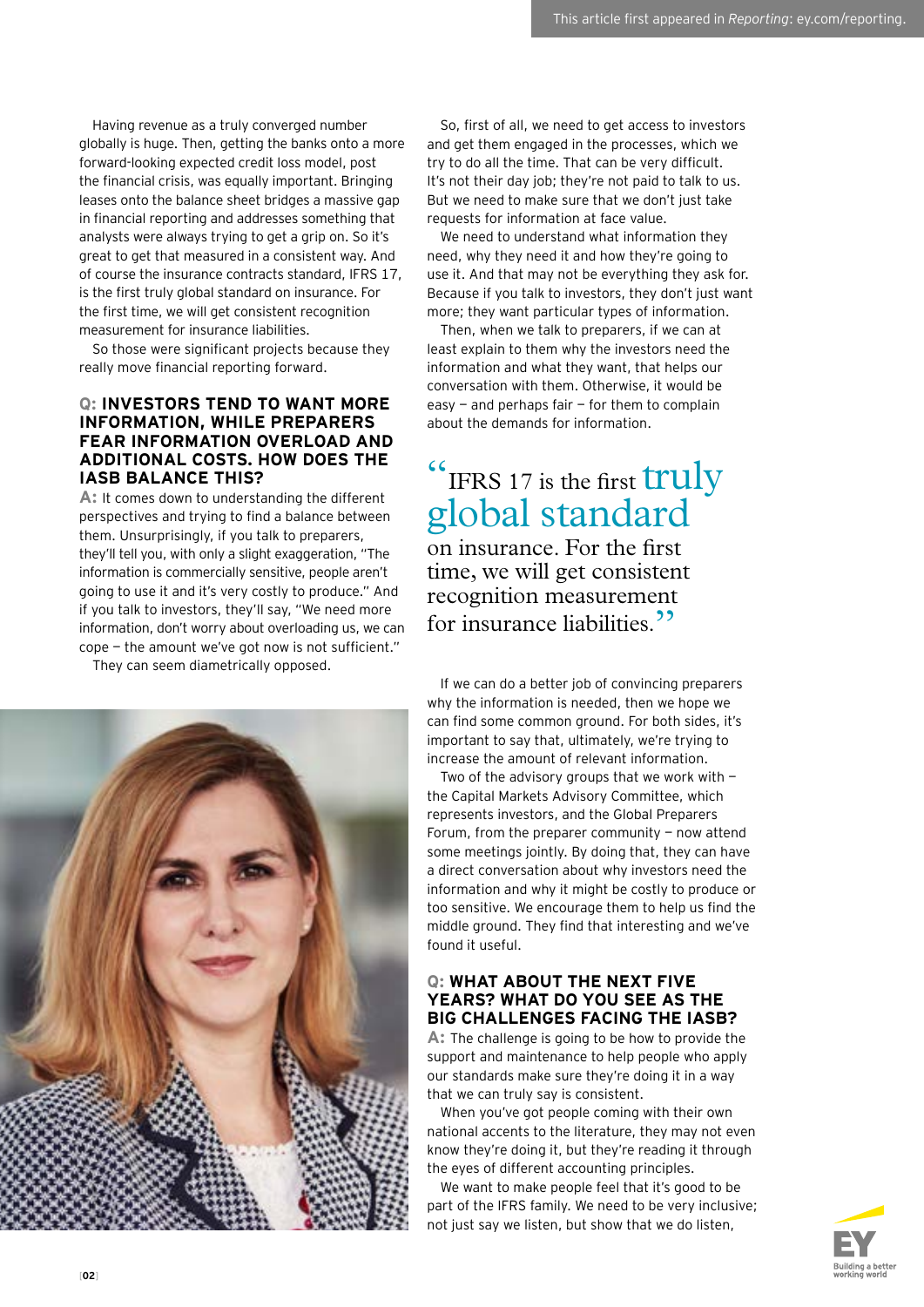and be able to make people feel that they really contribute and are part of it. Ultimately, it needs to be a partnership.

Finally, we're trying to improve the way IFRS financial statements are used as a source of communication. We hope that by focusing on this in our next round of standard setting, any changes will be less systems-intensive, with less change for people, and will usher in a less disruptive phase. This will hopefully give us time to bed in the new standards.

#### **Q: THERE HAS BEEN A LOT OF ACTIVITY AROUND INTEGRATED REPORTING AND THE REPORTING OF NONFINANCIAL INFORMATION RECENTLY. HOW DO YOU VIEW THESE INITIATIVES IN RELATION TO THE IASB'S ACTIVITIES?**

**A:** Historically, our position on this part of financial reporting has been that we were an interested, but passive, observer. But in November last year, the board decided that we needed to do more; to have a real seat at the table.

" We need to understand what information investors need, why they need it and how they're going to use it."

We know that something beyond the formal financial statements as we know them is relevant to help understand and interpret the financial statements, but also to understand the future prospects of companies. To do that, you need more than the traditional financial statement. So we think we have a role to play there.

And the other reason we decided we needed to have a seat at the table was that we were hearing real concerns from some investors that there have been so many different, disparate initiatives that it's become confusing for investors, and potentially misleading, because there's a lot of freedom. Firms can choose the regime that tells their story best.

What we're working on now centers around updating our existing management commentary practice statement. That's a non-mandatory document, but it sets out our principles for the front part of the annual report. We have been looking at initiatives and developments in the wider corporate reporting space since we published that — such as the integrated reporting initiatives and climate change disclosures — to try to decide

what aspects of those new developments we would benefit from reflecting in an updated version of our practice statement.

It would stay non-mandatory — we think that's realistic, given that there are specific government initiatives with mandatory requirements around the world that we don't want to cut across. And, crucially, we want to keep its principles-based approach.

You're not going to see us saying on climate, "You must disclose A, B, C and D." It's more about emphasizing the importance of entities thinking about matters beyond the traditional financial information that investors need to really understand their performance and what are going to be the long-term drivers of their value.

## **Q: DIGITALIZATION IS HAVING AN INCREASING IMPACT ON FINANCIAL REPORTING. HOW CAN REGULATION AND STANDARDS KEEP PACE WITH TECHNOLOGICAL CHANGE?**

**A:** We've got a technology initiative in place, which we're still in the early stages of developing, in which we plan to monitor a number of different aspects of technology that we think are relevant. As part of that, there are four main streams of work that we're focusing on.

The first is the direct accounting requirements. For example, do we need to have new guidance that tells people how to deal with cryptocurrencies? An accounting standard because of digital change, if you will.

The second stream centers around the consumption of financial information. Everybody's trying to understand what the consequences are, and it's hard to look into your crystal ball, but our thinking is still that, in a world with a lot of data, it's useful to have a very structured piece of information where you understand exactly what's behind it; it's subject to audit, it's got confirmation value. Because

# **SUE LLOYD: CV IN BRIEF**

- **•** Graduates with a Masters' in Accounting and Finance from the University of Auckland, New Zealand
- **•** Managing Director at Goldman Sachs in the UK, 2006–09
- **•** Senior Technical Director at the IASB, 2009–2014
- **•** Board Member of the IASB, January 2014– October 2016
- **•** Becomes Vice Chair of the IASB in October 2016
- **•** Becomes Chair of the IFRS Interpretations Committee in February 2017

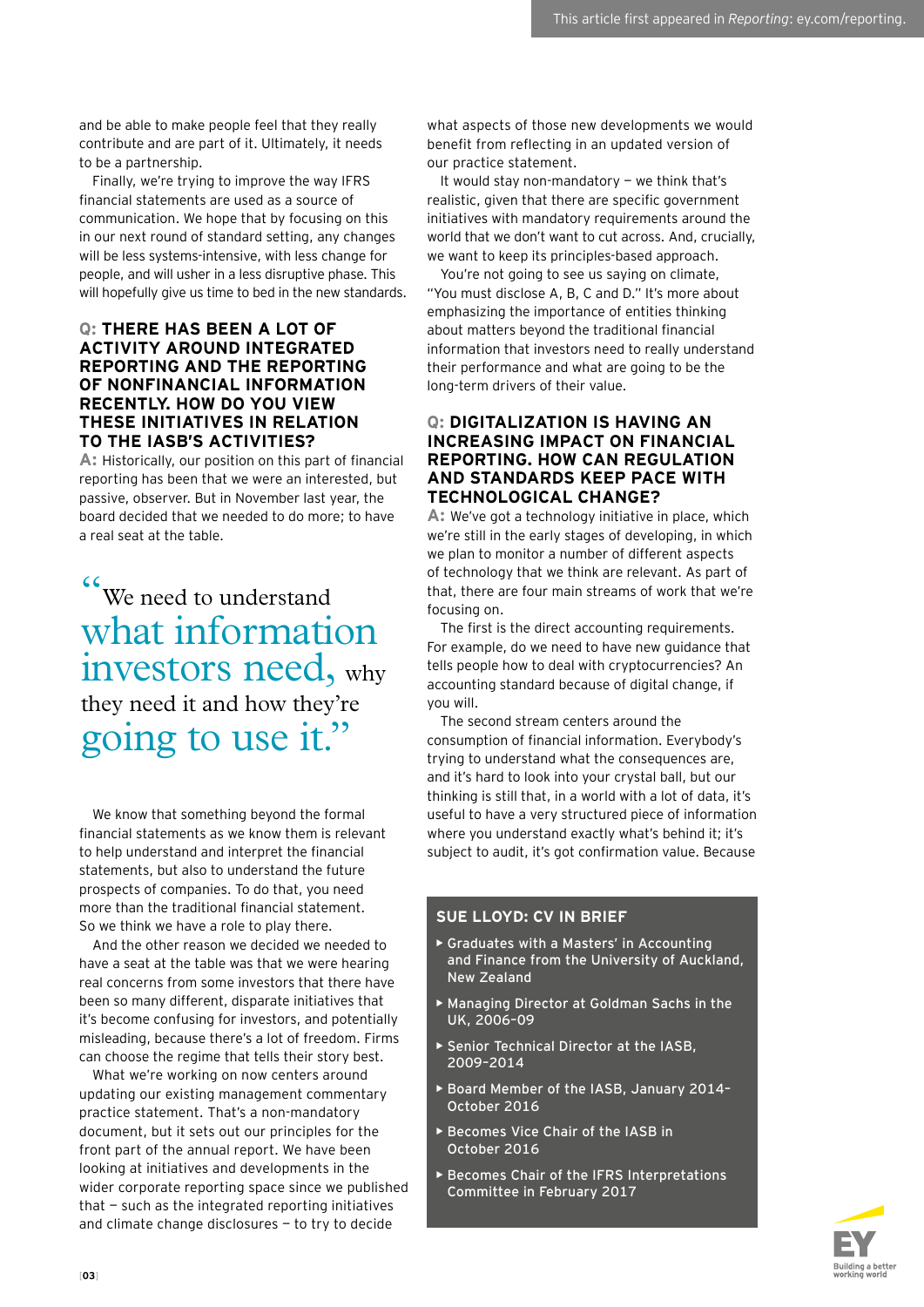even if you've got all of this data gathered and you are able to process massive amounts of information, it's still really valuable to use the financial statements to confirm whether you are on track with your analysis or not.

The third thing is what effect the digital revolution is actually having on our standard setting. What should we put in our standards? For example, whether a certain piece of information should sit at the front of the financial statements or in the notes perhaps doesn't matter so much if you're consuming things digitally.

"Do we need new guidance that tells people how to deal with cryptocurrencies?, An accounting standard because of digital change."

And then the fourth and final strand focuses on the broader effects of technology on our organization and how we work with our stakeholders. Traditionally, when we put out a document for comment, we ask people to send us comment letters. And they still send us letters, but now they do it electronically.

However, is that the best way to gather information from people in a world of Twitter, Facebook and other channels? Of course, we know the constraints of a tweet can't give us the informed arguments we need for standard setting, but are there tools that we can use, like online surveys, that would increase our access to the market and get more people engaged?

#### **Q: IT SEEMS LIKE THE MOMENTUM FOR GLOBALIZATION AND INTERNATIONAL COOPERATION IS WANING. IN FINANCIAL REPORTING WE SEE SIMILAR SIGNS, WITH THE RECENT PROPOSAL BY THE EUROPEAN COMMISSION TO INTRODUCE CARVE-INS ON TOP OF CARVE-OUTS, MAKING IT EASIER FOR THE EU TO BE MORE INDEPENDENT OF THE IASB. WHAT IS YOUR VIEW FROM AN INTERNATIONAL ORGANIZATION'S PERSPECTIVE?**

**A:** Looking back, it seems we had the luxury of working in an environment where it was a good thing, by definition, to work the way we did, toward convergence and cooperation. However, I don't think

we can take that as the given it was before. That's a big change.

So far, we haven't suffered to the same extent the politicians have because there are commercial imperatives surrounding what we do. Consider the companies and countries that choose to use IFRS when they're not required to do so. For that, our perfect controlled experiment is the Japanese market, where multinationals can choose to apply either Japanese standards, US GAAP or IFRS. We have seen a huge move to IFRS.

There's been research done on what it is that's driven companies to make those choices, and a major factor is the belief among companies that investors value the global comparability of IFRS very highly.

The other thing preparers bring up a lot, and which will be key for the continued success of IFRS, is that if you're a company that's operating in multiple jurisdictions, to have the benefit of being able to have the same accounting systems, the same training, the same policies and procedures in different markets, is enormous. It's more costeffective, it's more efficient and it reduces risks.

#### **Q: YOU CHAIR THE IFRS INTERPRETATIONS COMMITTEE, WHICH HAS TRIED TO BE MORE HELPFUL TO CONSTITUENTS IN ANSWERING QUESTIONS SUBMITTED THROUGH SO-CALLED "AGENDA DECISIONS." THIS CONTRIBUTES TO THE CONSISTENT APPLICATION OF IFRS. WITH SO MANY COUNTRIES NOW USING IFRS, WHAT CHALLENGES DO YOU SEE FOR CONSISTENCY IN ITS GLOBAL APPLICATION?**

**A:** Not only do we have a number of big new standards, but we've also got 144 countries around the world that require the use of those standards. And they are all coming at it with different levels of expertise, national backgrounds, levels of sophistication and experience. We need to work with a whole range of people to help them apply the standards.

As a result, we're trying to provide more support, to be much more accessible and to make sure we actually speak in a language that somebody who doesn't write standards 24/7 can understand. I think it's a much more inclusive and welcoming environment than perhaps it was in the past.

*Sue Lloyd spoke on some of these topics at the EY Financial Reporting Outlook conference in London on 5 November 2018*.

November 2018